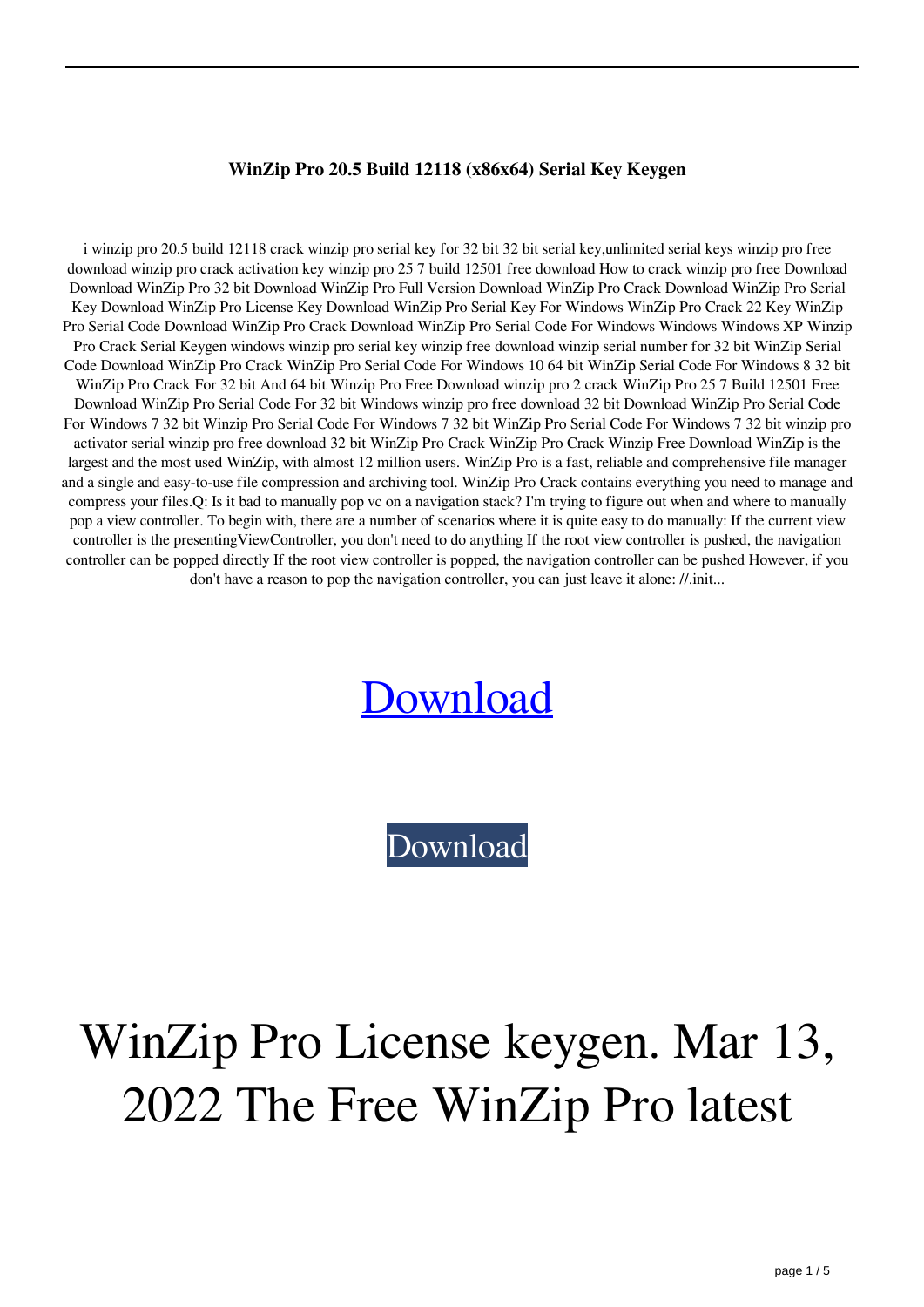version is available for Windows 10/8/7/XP/Vista, and Mac OS X Lion/10.7/10.8/10.9/10.10, etc. You can also download WinZip Pro Crack for Windows 10, 8, 7, Vista, XP, Mac, Linux and others. Latest version is available now. WinZip Pro Crack. Mar 13, 2022 Get the latest and working WinZip Pro Crack with Serial Keygen here.Q: What is the maximum memory limit that can be used in Managed Object Context using Core Data? My iPhone app uses Core Data as its persistent store. I don't seem to be able to allocate more than 20MB of memory in the Managed Object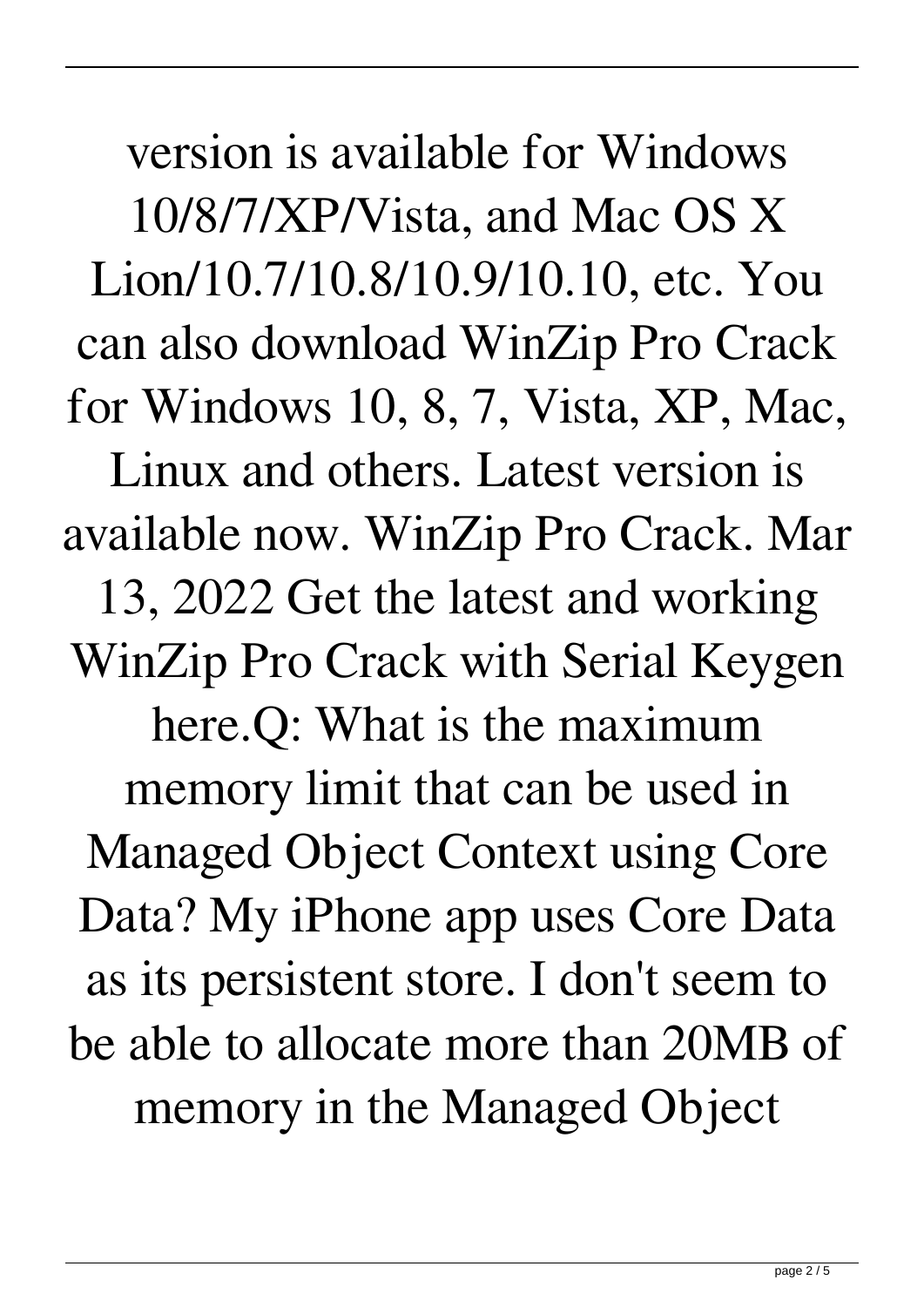Context. What is the maximum size of the Managed Object Context? A: This is per Core Data document: The memory limitations for managed objects depend on the managed object class. The default memory capacity for a managed object is 64 MB (65,536 bytes) per entity, and the default maximum number of persistent storeprivate entities per managed object is unlimited. Memory limitations for managed objects also depend on the size of the managed object database. In most cases, the capacity of the database is the limiting factor. In my

test I use 64MB limit. 1. Field of the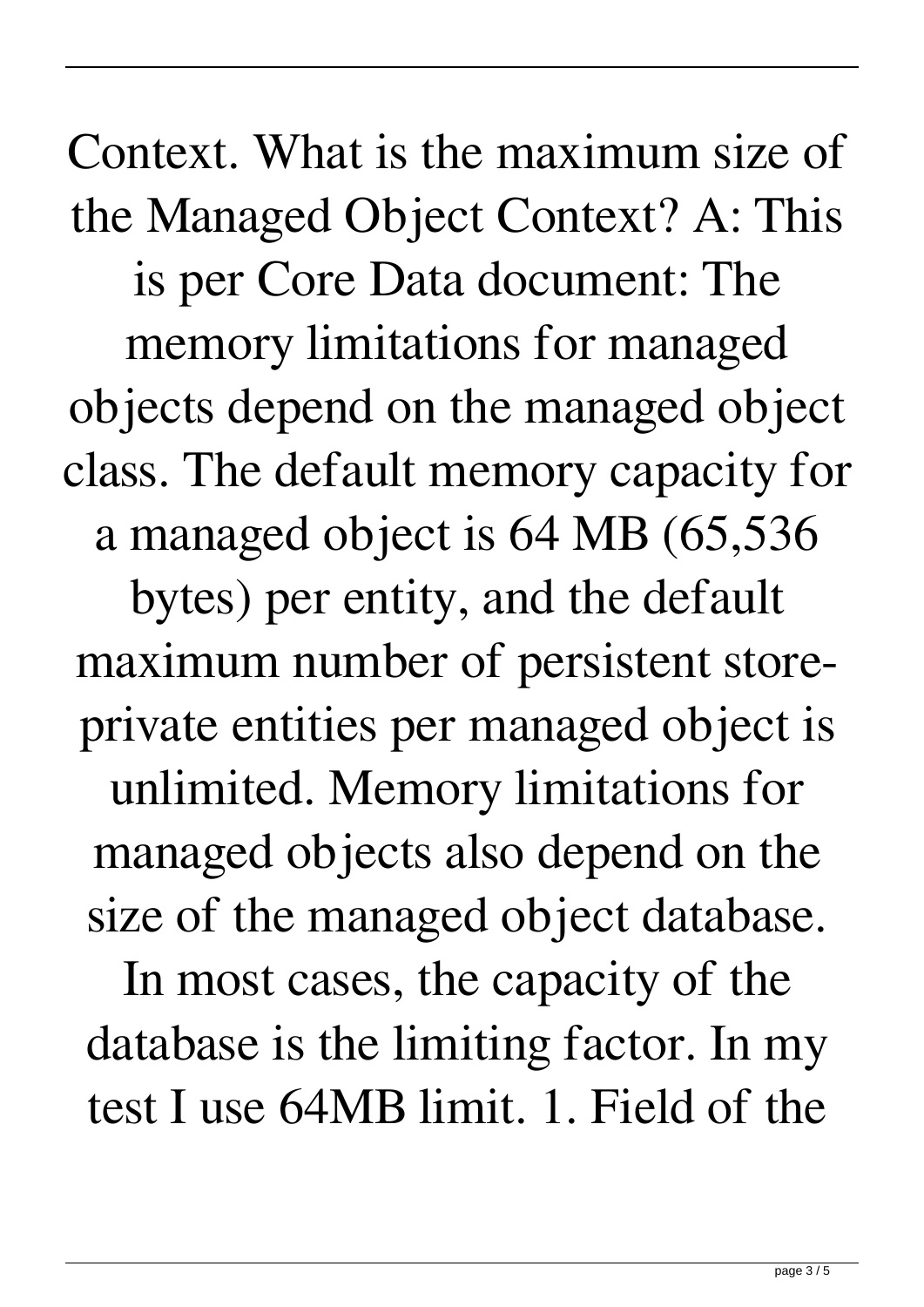Invention The present invention relates generally to a storage structure in a personal computer or the like, and more particularly to a storage structure for use in a Personal Computer (PC) or the like to store various kinds of data and which is expandable and which is also able to be attached and detached from the personal computer. 2. Description of the Prior Art In general, a personal computer is used for business, education, etc. and has a variety of hardware and software included therein to facilitate specific applications, such as, for example, the processing of data, the creation of new